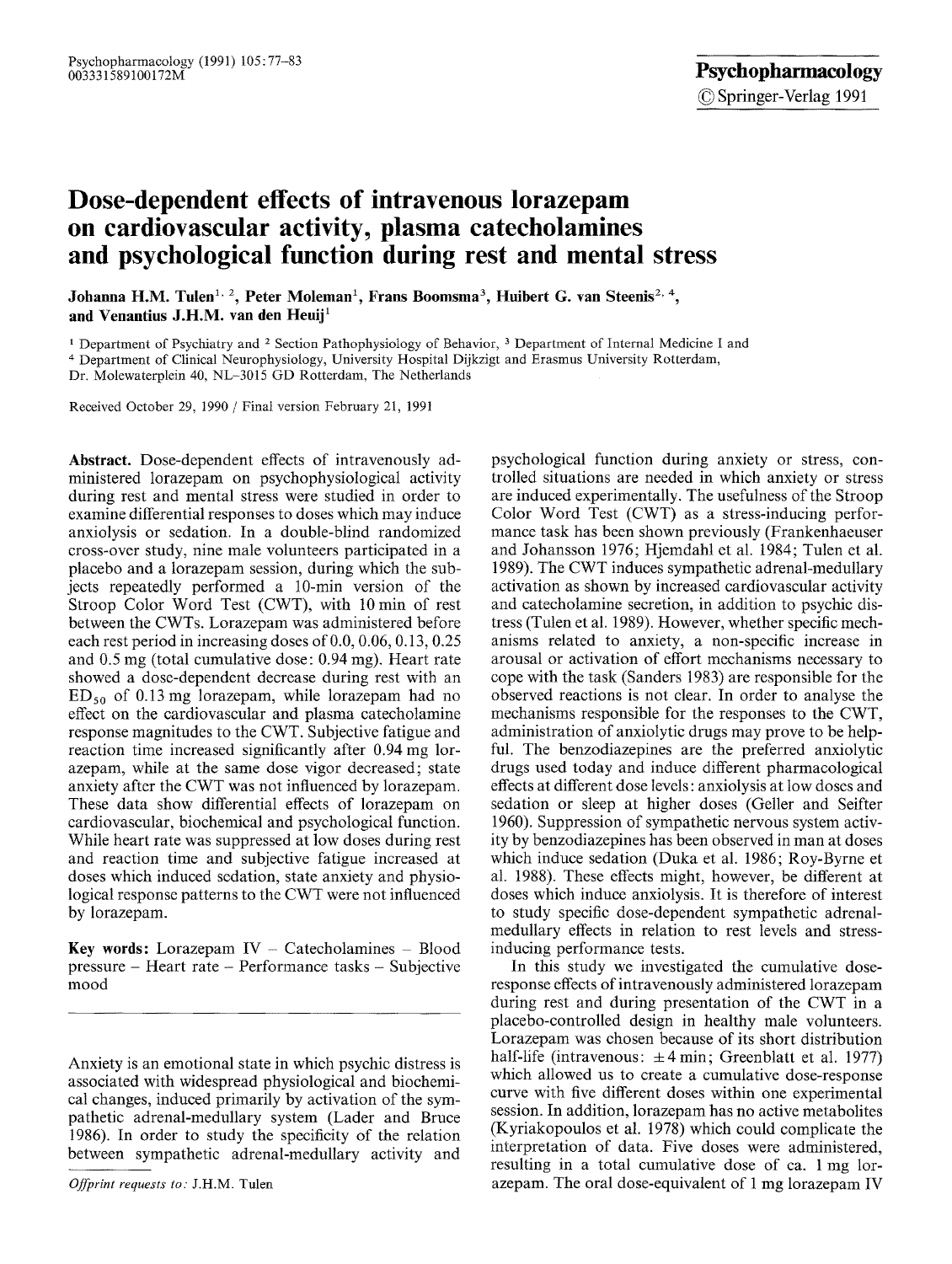is circa 2 mg: a dose which has sedative effects (Patat et al. 1987; Preston et al. 1989). By studying the dosedependency of effects of lorazepam IV on sympathetic adrenal-medullary activity and psychological function during rest and CWT, differential responses related to anxiolysis and sedation during rest and mental stress were explored,

#### **Materials and methods**

## *Subjects, design and procedure*

Nine male volunteers (mean: 23.9 years, range: 21-29) participated in a randomized double-blind cross-over study in two experimental sessions each: a placebo (PLA) and a lorazepam (LOR) session. The study was approved by the Medical Ethical Committee of the University Hospital Dijkzigt. All subjects gave written informed consent and were paid for their participation in the study. The subjects underwent a medical screening: all were in good physical condition. Six of the nine subjects were non-smokers, three subjects smoked moderately (< 5 cigarettes per day); heavy drinking was not reported.

During both sessions the subjects performed on five consecutive occasions a 10-min version of the Stroop Color Word Test (CWT), with 10 min of rest between the CWTs. Each CWT was followed by a Simple Reaction Time task (SRT) (duration of task: 5 min). A schematic time-bar of the experimental procedures during each session is shown in Fig. 1. During the PLA session, a PLA injection  $(2.5 \text{ ml} \text{ saline}, \text{slowly injected over } 1 \text{ min})$  was administered five times intravenously, each time before the rest periods. During the LOR session, LOR was administered intravenously (in 2.5 ml saline solution, slowly injected over 1 min) before each rest period in increasing doses of 0.0mg, 0.0625mg, 0.125mg, 0.25mg and 0.5 mg (total cumulative dose: 0.9375 rag). Lorazepam has a distribution half-life (intravenous) of about 4 min; within 15 min a distribution of > 95% is reached (Greenblatt et al. 1977) and its elimination half-life is about 12-13 h (Kyriakopoulos et al. 1978; Boulenget et al. 1984). The consecutive doses of LOR used in this study can therefore be supposed to induce a cumulative effect.

The two experimental sessions per subject were recorded on separate days, 1 week apart. The subjects were requested to abstain from coffee, tea and smoking on both days, from the moment they got out of bed in the morning until they arrived in the laboratory. During the experimental sessions coffee, tea and smoking were not allowed. Before the start of each session, the subjects were requested to void urine and drink a glass of mineral water. Each session lasted from 09:00 to 12:30 hours: physiological, biochemical and psychological measurements were performed during this period. The subjects were sitting in a comfortable chair during the entire session. After the session, a standard light lunch was served. Because sedative effects are observed after an intravenous cumulative dose of 1 mg LOR, in the afternoon the subjects remained in the hospital in a room where they could read or study. At 18:00 hours they were allowed to go home, after approval by the MD.

# *Tests*

*The Stroop Color Word Test (CWT)~* The CWT consists of four words (red, green, blue, yellow) which are presented on videotape, one word at a time, in four different colors (red, green, blue, yellow). The stimulus presentation and the interstimulus interval last about **1.5-2.0** s and conform to previously described versions of this test (Frankenhaeuser and Johansson 1976; Tulen et al. 1989). The subject has to indicate the color of the word on an answer sheet, with the specific request to do their very best and make as few errors as possible. The test induces a cognitive conflict (Stroop 1935), while time-pressure effects are added due to the rapid presentation of the stimuli. Within each session, five different 10-min versions of the CWT were used to avoid learning effects concerning word sequence. The number of errors made during each CWT was counted; the percentage of errors per CWT was calculated relative to the total number of stimuli presented. In order to become familiar with the specific requirements of the task, a 2-min practice tape was presented at the beginning of the first session for instruction purposes.

*Simple Reaction Time Task (SRT).* A 5-min version of a visual reaction-time task was presented on a Personal Computer (Olivetti). The subject was requested to press a button as soon as possible after a small red square appeared on the monitor. The interstimulusinterval varied randomly between 1 and 5 s in order to avoid stimulus anticipation effects. Reaction time was calculated with an accuracy of 1 ms.

## *Recordings*

*Psychological.* Before and after the whole session and immediately after each CWT, changes in subjective mood were assessed by means of a shortened version of the vigor and fatigue subscales of the Profile Of Mood States (POMS) (McNair et al. 1971) which was validated for the Dutch population (Wald and Mellenbergh 1990) and a shortened state version of the State-Trait Anxiety Inventory (STAI) (van der Ploeg et al. 1980; Knippenberg et al. 1990).

*Physiological.* A Nihon Kohden polygraph was used to amplify and calibrate the physiological signals. All signals were monitored continuously on paper by means of a Siemens-Elema EEG mingograf, and at the same time recorded analogue on a Racal instrumentation recorder. The ECG was derived using a precordial lead. Blood pressure was recorded using a servo-plethysmo-manometer for continuous, non-invasive measurement of finger arterial blood pressure, employing the volume clamp technique of Peňáz (Peňáz et al. 1976; Wesseling et al. 1982; Settels and Wesseling 1985) (Finapres 2300 NIBP monitor, Ohmeda systems).

ECG and blood pressure recordings were digitized with a sample frequency of 102.4 Hz on a Personal Computer (Olivetti), connected to a Labmaster Analogue/Digital converter. Before A/D conversion a Schmitt trigger was used to trigger the incidence of the R-waves in the ECG; the output pulses of the trigger were fed into the converter for sampling. The time between the output pulses (interbeat interval) was measured with a resolution of 10 ms. Systolic, diastolic and mean blood pressure (SBP, DBP, MBP) were defined



**Fig.** 1. Schematic time-bar of the experimental procedures during the PLA and the LOR session. Injection moment (]'); *CWT (hatched):*  Color Word Test; *POMS* : Profile Of Mood States, STAI: State-Trait Anxiety Inventory *(blank); SRT (cross-hatched):* Simple Reaction Time task; *PLA:* placebo; *LOR:* lorazepam;  $R$  (-): rest period; blood sample (\*)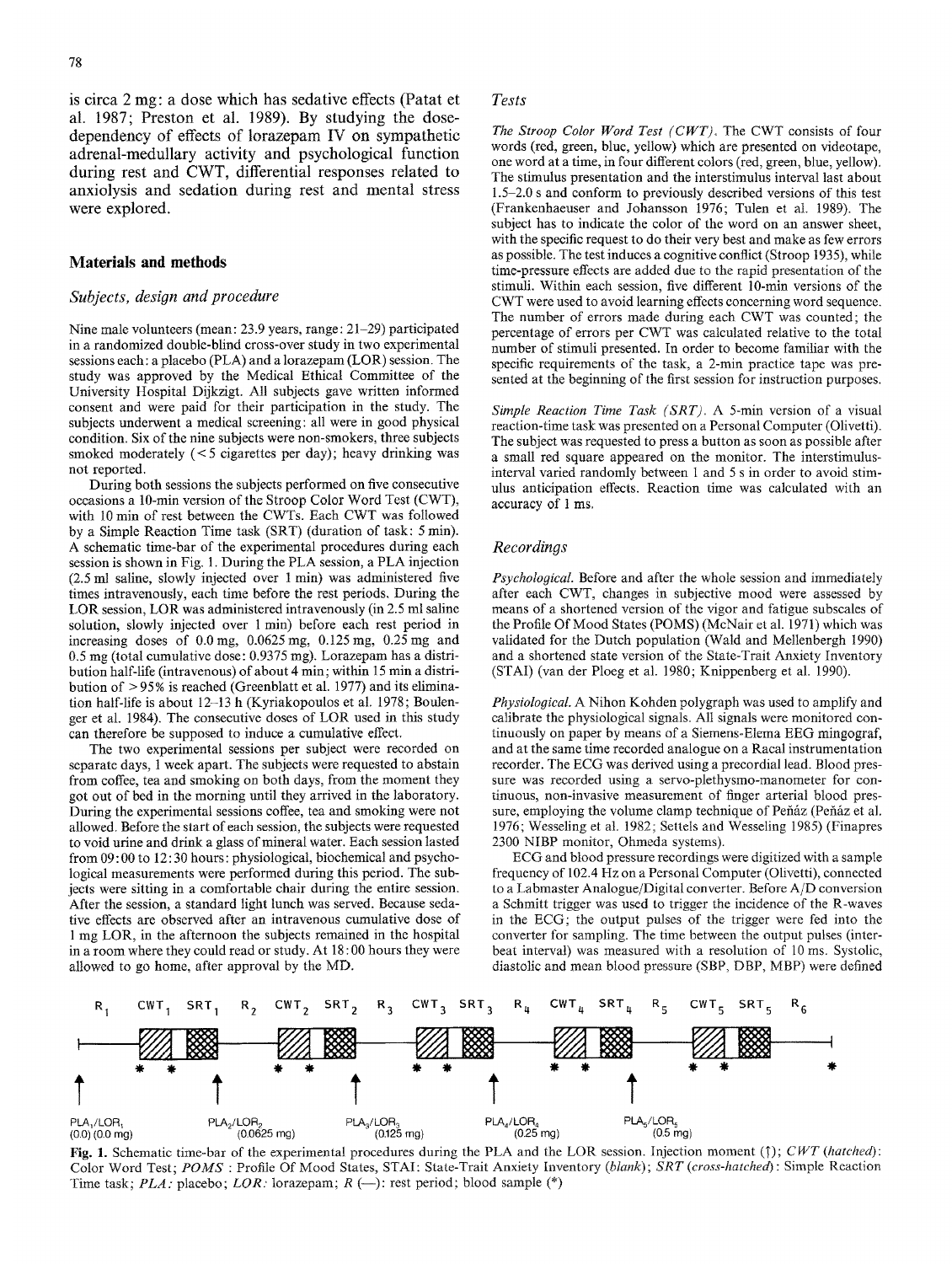per R-R interval of the ECG with a resolution of 0.2 mmHg. Obtaining blood samples caused momentary increases in heart rate and blood pressure and induced some movement artifacts: these periods were excluded from the analyses. One blood pressure recording showed technical shortcomings and was not analysed. Mean heart rate (in BPM) and mean SBP, DBP and MBP were calculated per rest period and for the first 5 min of each CWT. Only heart rate and MBP data will be presented because SBP and DBP data showed the same effects as MBP.

*Biochemical.* Forty-five minutes before the start of the recordings, a catheter (Venflon, 18G, Viggo AB, Helsingborg, Sweden) was inserted in an antecubital vein of the non-dominant forearm, through which blood samples were drawn and infusion of *LOR/*  PLA took place. Blood samples (8 ml per sample) were drawn at the end of each rest period and during the second half of each CWT (the last 5 min) and collected in heparinized tubes containing 12 mg gluthathione for assay of catecholamines. The tubes were immediately placed on ice and centrifuged within 15 min. Plasma was subsequently frozen at  $-70^{\circ}$  C. The catecholamines were assayed by means of high-performance liquid chromatography with fluorimetric detection (Van der Hoorn et al. 1989). The limits of detection for adrenaline and noradrenaline were  $0.3$  pg, with a low coefficient of variation (3-7%).

# *Statistical analyses*

All analyses are presented for  $N = 9$  with the exception of the blood pressure analyses  $(N=8)$ . For the physiological and biochemical data, two-tailed Student's t-tests were used for pairwise comparisons of the first rest periods of the two sessions to establish similarity of baseline values. Effects of LOR or PLA on rest values and CWT response magnitudes were analysed separately. CWT response magnitude was defined as the difference in heart rate, blood pressure or catecholamines during the CWT and the preceding rest period. One-factor analyses of variance for repeated measurements were performed within each condition (LOR or PLA), to analyse specific dose effects (LOR condition: factor Dose) or learning/habituation effects (PLA condition: factor Time). In order to assess the effect of the cumulative doses of LOR the factor of increase in doses was taken into account to contrast between the successive rest periods or CWT responses (factor for contrast between the five dosages: 0, 1, 2, 4, 8).

Table 1. Mean (SD) values of the cardiovascular data and the plasma catecholamine levels during the consecutive rest periods  $(R 1-R6)$  and the CWT response magnitudes (CWT1-CWT5) of the

Dose-related changes in subjective fatigue, vigor or anxiety were analysed per condition (LOR or PLA) with a nonparametric onefactor analysis of variance (Friedman) (Siegel 1956), while Wilcoxon tests (Siegel 1956) were applied for pairwise comparisons between the different dose levels within each condition.

Where appropriate, dose-response curves were constructed and presented graphically, using the mean response of all individuals for each dose.  $ED_{50}$ s were calculated for each individual per variable, using linear interpolation. Paired Student's t-tests were used to compare  $ED_{50}$ s of the different responses.

# **Results**

## *Cardiovascular activity and plasma catecholamines*

Table 1 and Figs. 2 and 3 present the dose-related effects of lorazepam on cardiovascular activity and plasma catecholamines during rest and CWT, in relation to the placebo administrations.

*Rest periods.* Baseline values of the PLA and LOR sessions were similar for heart rate  $(t=-1.61; P=0.15)$ , MBP ( $t = 0.69$ ;  $P = 0.51$ ); plasma adrenaline ( $t = -1.25$ ;  $P=0.24$ ) and plasma noradrenaline  $(t=-2.11)$ ;  $P = 0.07$ .

The analyses of variance indicated a significant Dose effect for heart rate in the LOR session (Table 2). After a cumulative dose of 0.19 mg LOR (LOR3) heart rate during rest decreased significantly in comparison with the first rest period  $(R1)$   $(t=4.95; P=0.001)$  (Fig. 2). This effect appears to be a specific effect of LOR, since no Time effect was observed in the PLA session (Table 2).

With regard to MBP, a significant Time effect was observed in the PLA session (Table 2), indicating an increase in MBP in time. Increased values were observed mainly in the last two rest periods (R5 and R6, Fig. 2), the difference between R1 and R5 being significant

LOR and PLA session. HRT: heart rate, MBP: mean blood pressure, ADR: adrenaline, NOR: noradrenaline

|                  |            | R1              | R <sub>2</sub>  | R <sub>3</sub>  | R4              | R5               | R6              | CWT1           | CWT <sub>2</sub> | CWT3           | CWT4             | CWT5              |
|------------------|------------|-----------------|-----------------|-----------------|-----------------|------------------|-----------------|----------------|------------------|----------------|------------------|-------------------|
| HRT (bpm)        | <b>PLA</b> | 64.1<br>(7.3)   | 65.4<br>(7.4)   | 63.9<br>(9.1)   | 64.0<br>(7.9)   | 61.8<br>(9.8)    | 61.7<br>(8.4)   | 8.6<br>(4.9)   | 6.5<br>(6.7)     | 6.3<br>(7.4)   | 5.9<br>(5.2)     | 5.3<br>(6.2)      |
|                  | LOR        | 70.4<br>(9.8)   | 68.7<br>(8.0)   | 64.7<br>(7.8)   | 64.0<br>(6.6)   | 63.6<br>(7.5)    | 64.6<br>(9.0)   | 8.6<br>(8.5)   | 4.5<br>(4.1)     | 6.2<br>(3.7)   | 7.4<br>(5.6)     | 7.7<br>(7.3)      |
| $MBP$ (mmHg) PLA |            | 76.6<br>(13.9)  | 79.3<br>(13.8)  | 81.1<br>(12.4)  | 83.2<br>(12.5)  | 88.8<br>(14.6)   | 87.6<br>(14.1)  | 14.5<br>(5.6)  | 8.4<br>(3.9)     | 8.3<br>(5.8)   | 4.6<br>(3.8)     | 4.3<br>(9.1)      |
|                  | LOR        | 79.7<br>(15.3)  | 82.3<br>(12.5)  | 84.7<br>(13.6)  | 85.5<br>(10.8)  | 88.3<br>(11.2)   | 88.9<br>(11.3)  | 17.7<br>(11.1) | 9.2<br>(6.7)     | 7.9<br>(4.2)   | 8.2<br>(6.9)     | 8.0<br>(4.5)      |
| ADR $(pg/ml)$    | <b>PLA</b> | 41.3<br>(25.5)  | 37.0<br>(17.3)  | 33.0<br>(16.1)  | 30.1<br>(16.0)  | 33.1<br>(18.1)   | 38.3<br>(24.5)  | 18.3<br>(19.2) | 16.8<br>(27.7)   | 20.0<br>(19.2) | 23.8<br>(12.0)   | 13.8<br>(12.4)    |
|                  | LOR        | 31.4<br>(18.7)  | 30.1<br>(11.5)  | 27.8<br>(10.9)  | 29.2<br>(11.0)  | 29.8<br>(10.2)   | 30.8<br>(14.3)  | 22.6<br>(14.5) | 19.8<br>(12.8)   | 20.2<br>(9.7)  | 15.6<br>(8.4)    | 15.3<br>(12.6)    |
| NOR $(pg/ml)$    | PLA        | 228.7<br>(69.8) | 229.9<br>(71.1) | 240.1<br>(77.7) | 258.9<br>(93.9) | 299.0<br>(110.8) | 278.0<br>(84.8) | 17.4<br>(40.0) | 24.8<br>(27.4)   | 13.2<br>(36.3) | $-3.0$<br>(31.1) | $-19.3$<br>(50.6) |
|                  | LOR        | 196.6<br>(52.2) | 200.7<br>(58.0) | 206.7<br>(71.6) | 225.2<br>(97.9) | 214.7<br>(66.7)  | 230.1<br>(94.7) | 15.1<br>(30.0) | 28.7<br>(75.6)   | 9.7<br>(18.6)  | $-7.3$<br>(30.3) | $-6.8$<br>(35.8)  |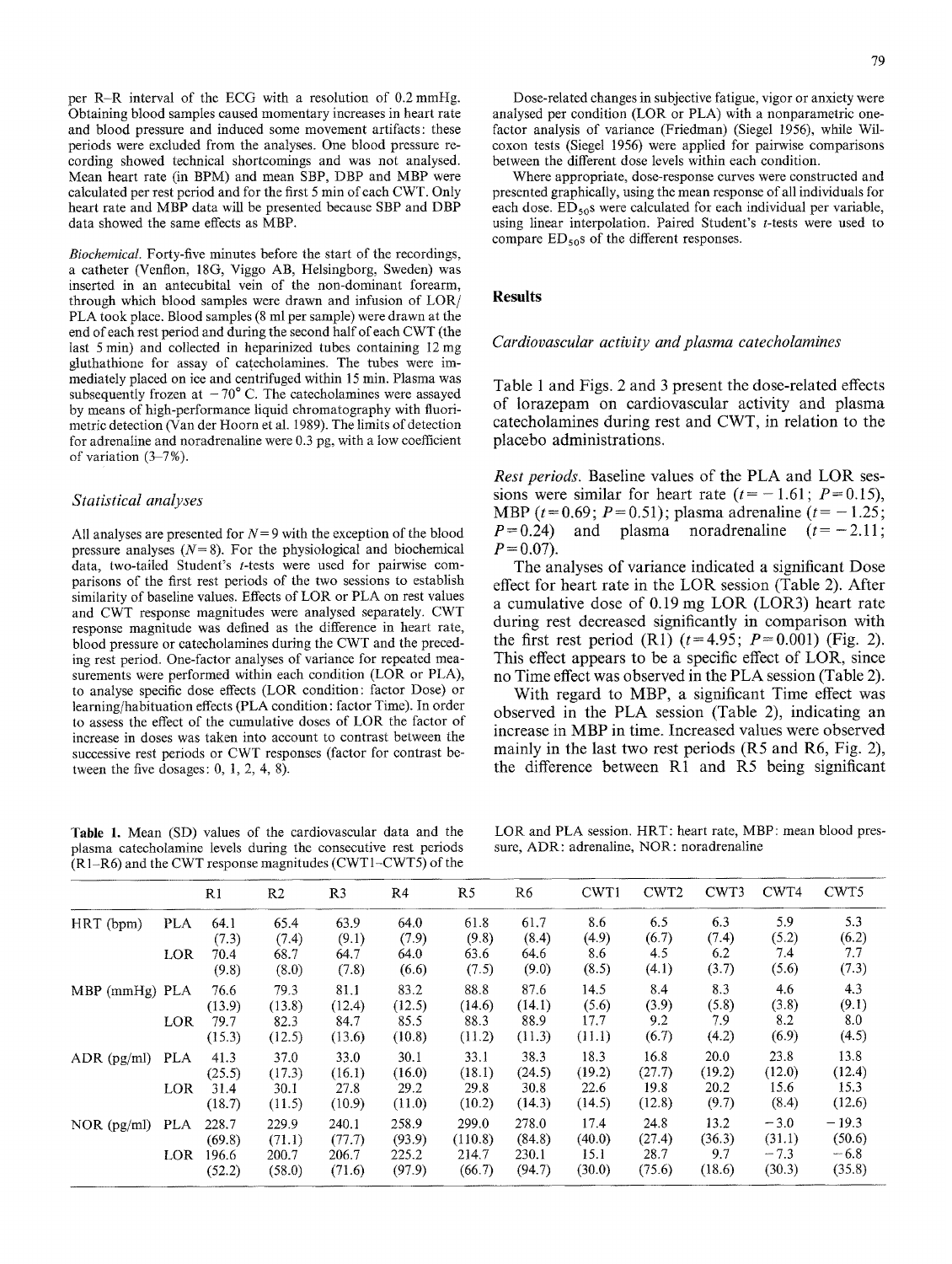

Fig. 2. Dose-related effects of lorazepam IV ( $\circ$ ----- $\circ$ ) on cardiovascular activity during rest and CWT, in comparison with cardiovascular activity during placebo  $(\bullet \rightarrow \bullet)$  administrations. *The upper curve* presents mean (and SEM) heart rate of the consecutive rest and *CWT* periods, calculated relative to *R1* (i.e. baseline: first rest period). *The lower curve* presents mean *MBP,*  relative to *R1* (see also Fig. 1)

Table 2. Analyses of variance for repeated measures on the cardiovascular and biochemical data: F-values and level of significance *(P)* of the within-subject effects of the main factor DOSE (injection 1-5) during the lorazepam session and the main factor Time during the placebo session are presented, Level of significance and  $F$ -values of the between-subjects effects are also indicated. The analyses were performed on the rest periods and the CWT response magnitudes separately. HRT: heart rate; MBP: mean blood pressure; ADR: adrenaline; NOR: noradrenaline



**Fig, 3.** Dose-related effects of lorazepam IV on plasma catecholamines during rest and CWT, in comparison with plasma catecholamines during placebo administrations. (see legend to Fig. 2 for explanation).  $ADR =$  adrenaline.  $NOR =$  noradrenaline

|            |          | Rest periods |         |         |         |           | CWT response magnitude |         |         |
|------------|----------|--------------|---------|---------|---------|-----------|------------------------|---------|---------|
|            |          | Lorazepam    |         | Placebo |         | Lorazepam |                        | Placebo |         |
|            |          | Dose         | Subject | Time    | Subject | Dose      | Subject                | Time    | Subject |
| <b>HRT</b> | F        | 7.62         | 716.78  | 0.54    | 773.69  | 1.11      | 19.76                  | 1.13    | 13.77   |
|            | P<       | 0.001        | 0.001   | 0.710   | 0.001   | 0.370     | 0.002                  | 0.358   | 0.006   |
| <b>MBP</b> | F        | 2.28         | 424.21  | 17.78   | 308.55  | 6.00      | 26.62                  | 6.36    | 27.61   |
|            | $P \leq$ | 0.085        | 0.001   | 0.001   | 0.001   | 0.001     | 0.001                  | 0.001   | 0.001   |
| <b>ADR</b> | F        | 0.33         | 62.55   | 2.23    | 36.93   | 0.91      | 35.74                  | 0.50    | 19.15   |
|            | $P \leq$ | 0.855        | 0.001   | 0.088   | 0.001   | 0.474     | 0.001                  | 0.737   | 0.002   |
| <b>NOR</b> | F        | 1.08         | 93.88   | 4.93    | 92.30   | 0.88      | 4.73                   | 2.39    | 0.74    |
|            | $P \leq$ | 0.382        | 0.001   | 0.003   | 0.001   | 0.490     | 0.066                  | 0.074   | 0.418   |

 $(t = -7.22; P < 0.001)$ . This increasing trend was not present in the LOR session.

LOR had no effect on the plasma adrenaline levels; trends during the PLA session were not observed (Table 2).

Figure 3 indicates a gradual increase in plasma noradrenaline levels during rest in the PLA session (especially during R5), which was not present in the LOR session. The Time effect for plasma noradrenaline tevels during the PLA session was significant (Table 2).

*CWT responses.* The response magnitudes to CWT1 of the LOR and PLA session were similar for heart rate  $(t = -0.02; P=0.98)$ , MBP  $(t = -0.76; P=0.47)$ , plasma adrenaline ( $t = 0.81$ ;  $P = 0.45$ ) and plasma noradrenaline  $(t = -0.06; P=0.95).$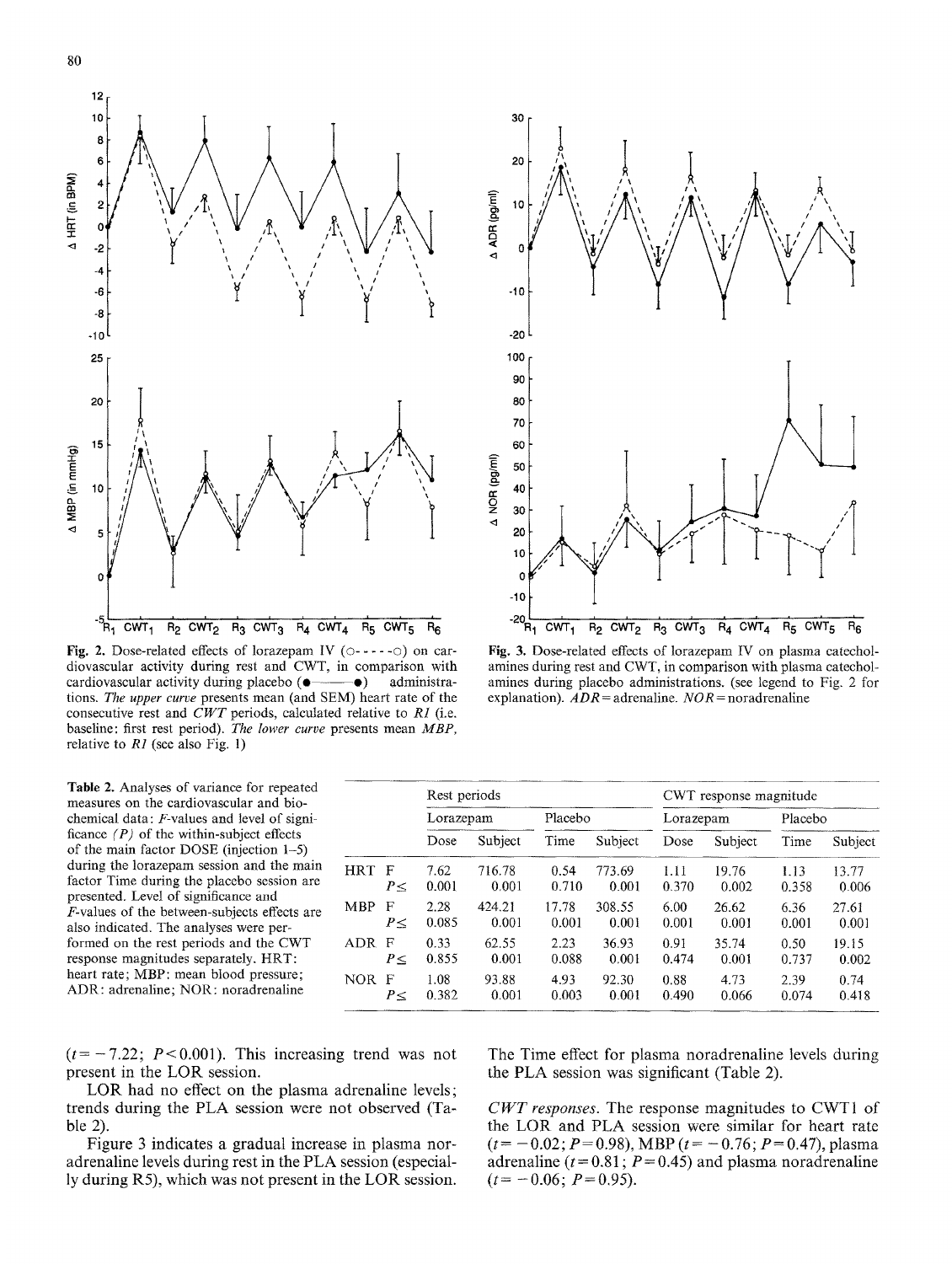There were no differences in heart rate responses to the consecutive CWTs in the PLA-session (factor Time: ns, Table 2), nor did LOR affect the response to the CWT (factor Dose: ns, Table 2).

A decrease in response magnitude was observed for MBP, both in the PLA session (a significant Time effect, Table 2) and in the LOR session (a significant Dose effect, Table 2), indicating learning or habituation effects to the CWT within each condition, but no drug-specific effects (Fig. 2).

LOR had no effect on the plasma catecholamine response magnitudes to the CWTs (Table 2). Figure 3 shows an increase in plasma noradrenaline secretion during CWT1, CWT2 and CWT3 in relation to the preceding rest periods. However, thereafter a negative noradrenaline response is observed during CWT4 and CWT5.

In summary, during the rest periods the only effect of LOR was a dose-dependent decrease in heart rate; cardiovascular and plasma catecholamine response magnitudes to the CWT were not influenced by LOR. Nearly all variables showed significant (between) subject effects, indicating large interindividual variability (Tables 1 and 2).

#### *Performance on tasks and subjective mood*

*SRT.* In Fig. 4 the dose-dependent effects of LOR on reaction time to the five consecutive SRTs are presented.



Fig. 4. Dose-related effects of lorazepam  $(0 - \cdots 0)$  on simple reaction time, in comparison with simple reaction time to placebo  $\left( \bullet \right)$  administrations. Mean (and SEM) reaction time in ms as measured during the five consecutive SRTs of the LOR and PLA session

Table 3. Mean and range values of subjective mood (fatigue, vigor, anxiety) for the five consecutive assessments after each CWT during the PLA and the LOR session. Friedman analysis of variance were performed for the PLA and LOR session separately; Chi-square and level of significance (P-values) are indicated per session

Reaction time to SRT1 of the LOR and PLA session was similar ( $t = 0.95$ ;  $P = 0.37$ ). A gradual increase in reaction time was observed in the LOR session (factor Dose:  $F=4.99$ ,  $P=0.003$ ; Subject:  $F=392.64$ ,  $P<0.001$ ), but not in the PLA session (factor Time:  $F=0.49$ ,  $P=0.74$ ; Subject:  $F = 408.38$ ,  $P < 0.001$ ), which indicates a specific drug effect. Reaction time was significantly increased after a cumulative dose of 0.94 mg LOR (SRT1-LOR versus SRT5-LOR:  $t=2.58$ ;  $P=0.03$ ; SRT5-LOR versus SRT5-PLA:  $t=4.60$ ;  $P=0.001$ ) (Fig. 4).

*CWT performance.* The percentage of errors to the CWTs of the PLA session decreased from 6.7% during CWT1 to 4.8% during CWT5 (non-significant difference). During the LOR session the percentage of errors was similar from CWT1 (6.6%) to CWT4 (5.2%), but increased significantly during CWT5 (17.1%;  $t = -5.02$ ,  $P = 0.001$ ) in comparison with CWT1.

*Subjective mood.* Table 3 indicates the changes in fatigue, vigor and anxiety, as assessed immediately after each CWT, during the LOR and the PLA sessions. During the LOR session, we observed a gradual increase in fatigue: after a cumulative dose of 0.94 mg LOR (LOR5), this increase was significant in comparison with the baselinevalues  $(z = -2.20; P= 0.02)$ . Similarly, a significant decrease in vigor was observed after a cumulative dose of 0.94 mg LOR (LOR5) in comparison with baseline values  $(z=-2.49; P=0.01)$ . Within-session analyses revealed a significant Dose effect during the LOR session for both fatigue and vigor, but no effect at all on state anxiety.

#### *Dose~response curves*

Figure 5 shows the dose-response curves for heart rate, SRT, fatigue and vigor. The  $ED_{50}$ s calculated on the basis of the individual dose-response curves were  $0.13 \text{ mg} \pm 0.06$  (mean  $\pm$  SD,  $N=9$ ) for heart rate,  $0.32 \pm 0.23$  (N = 8) for SRT,  $0.24 \pm 0.27$  (N = 7) for vigor and  $0.47 \pm 0.17$  (N = 7) for fatigue. Two individuals did not show a response on the vigor and fatigue scales and therefore were excluded from the analysis. Paired Student's t-tests revealed a significant difference between the ED<sub>50</sub>s for heart rate versus fatigue  $(t=-5.27,$  $P=0.002$ ,  $N=7$ ). From Fig. 5 it is apparent that the heart rate response has indeed reached a maximum, but this is not the case for the other three variables.

|                  | Fatigue               |                | Vigor                 |                 | State anxiety  |                |  |
|------------------|-----------------------|----------------|-----------------------|-----------------|----------------|----------------|--|
|                  | <b>PLA</b><br>session | LOR<br>session | <b>PLA</b><br>session | LOR.<br>session | PLA<br>session | LOR<br>session |  |
|                  | 7.2(3)                | 7.2(4)         | 17.6(11)              | 18.2(15)        | 13.0(6)        | 12.7(5)        |  |
| 2                | 7.0(2)                | 7.1(3)         | 17.9 (11)             | 17.1(10)        | 12.8(3)        | 13.0(4)        |  |
| 3                | 7.2(3)                | 7.8(7)         | 17.4 (10)             | 16.3(9)         | 12.8(6)        | 13.0(8)        |  |
| 4                | 6.9(3)                | 8.6(8)         | 17.2(10)              | 15.9(9)         | 12.9(5)        | 13.8(9)        |  |
| 5                | 7.9(8)                | 10.2(13)       | 15.6 (10)             | 14.3(13)        | 13.6(4)        | 12.9(7)        |  |
| Chi <sup>2</sup> | 0.7                   | 12.2           | 4.5                   | 10.6            | 1.8            | 3.5            |  |
| $P \leq$         | 0.95                  | 0.01           | 0.34                  | 0.03            | 0.78           | 0.48           |  |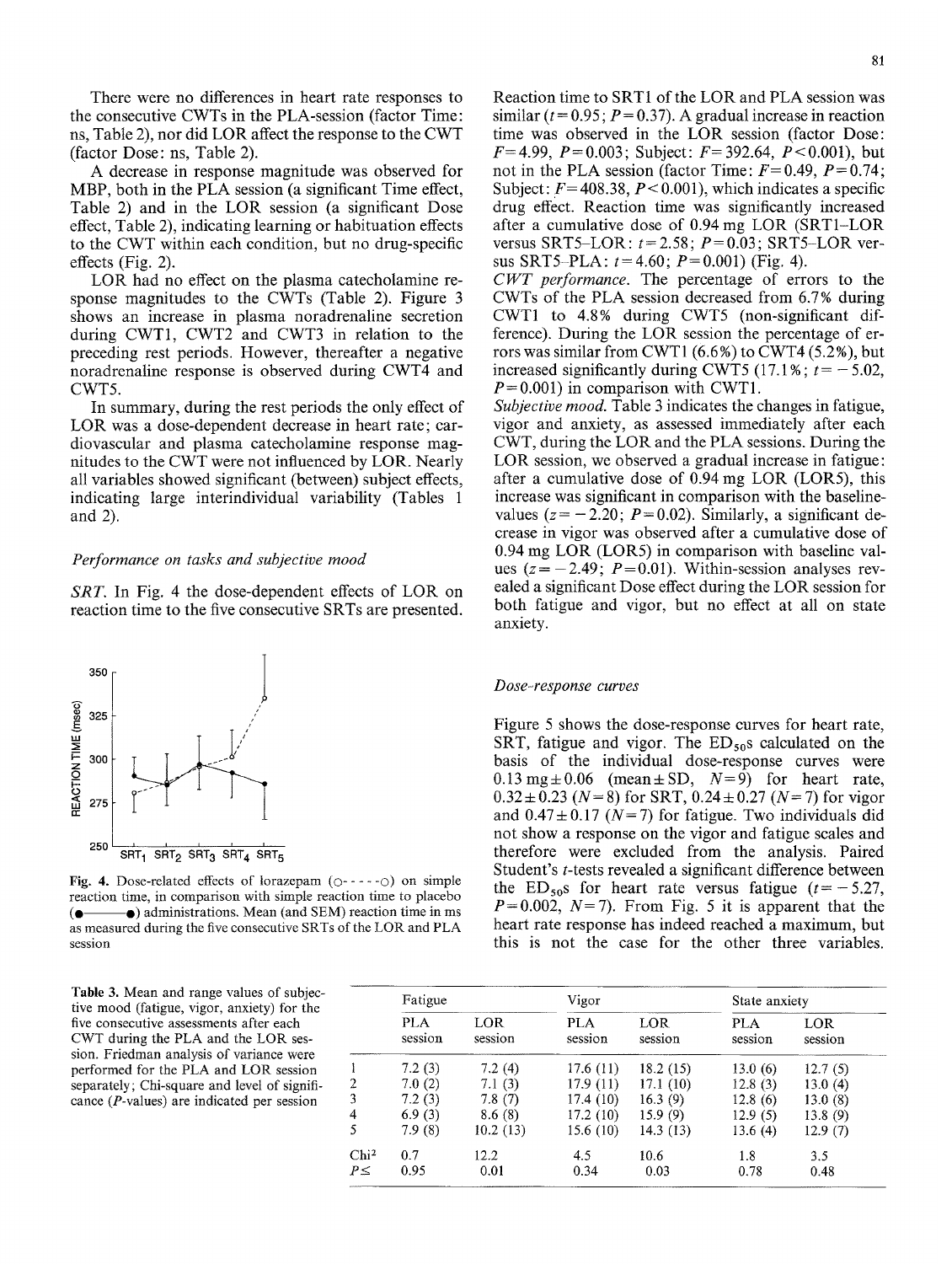

**Fig. 5.** Mean  $(N=9)$  cumulative dose-response curves of LOR on heart rate ( $\bullet$ —— $\bullet$ ) during rest, fatigue ( $\bullet$ —— $\bullet$ ), vigor ( $\bullet$ ---- $\bullet$ ) and reaction time (SRT) ( $\circ$ —— $\circ$ ). *Y-axis:* heart  $( \cdot$  $\cdot$  $\cdot$  $\cdot$  $\bullet$ ) and reaction time (SRT) ( $\circ$ rate *(HRT)* and vigor: % reduction; SRT and fatigue: % increase

Therefore, the  $ED_{50}$ s for SRT, fatigue and vigor are probably underestimated, as is also illustrated by the fact that two individuals did not yet show a response on the fatigue and vigor scale after a cumulative dose of 0.94 mg LOR.

To summarize the results:

- 1. Heart rate during rest was reduced dose-dependently with an  $ED_{50}$  of 0.13 mg LOR.
- 2. LOR induced an increase in SRT ( $ED_{50}$  > 0.32) and fatigue  $(ED_{50} > 0.47)$  and a decrease in vigor  $(ED_{50} > 0.24)$ . The  $ED_{50}$  of subjective fatigue was significantly higher than the  $ED_{50}$  of heart rate during rest.
- 3. The CWT induced consistent increases in heart rate and plasma adrenaline levels, but LOR had no effect on the heart rate, MBP or catecholamine response magnitudes to the CWT.
- 4. LOR had no effect on state anxiety, or on MBP or plasma catecholamines, although a gradual increase in MBP and plasma noradrenaline was observed during the rest periods of the PLA session.

## **Discussion**

The aim of the present study was to separate sedative responses to lorazepam from anxiolytic responses which are supposed to occur at lower doses than sedative responses and to link either of these responses to effects on sympathetic adrenal-medullary activity.

Our results show a clear sedative effect of lorazepam as expressed by increased reaction time, increased number of errors on the CWT, increased fatigue and decreased vigor. Performance impairment, reduced attention or sedation have been described after an oral dose of 2 mg LOR (Patat et al. 1987; Preston et al. 1989). In our study most of these responses occurred with an  $ED_{50}$ of 0.24 mg intravenously or higher, which is probably equivalent to an oral dose of approximately 0.5 mg or higher.

Anxiolytic responses, however, were not observed as no effect of LOR on state anxiety or on any of the responses to the CWT could be detected, irrespective of the fact that the CWT reproducibly induced an increase in heart rate and plasma adrenaline levels. One might argue that the CWT as a stress-inducing performance task did not induce a relevant increase in anxiety in these healthy (non-anxious) volunteers and that therefore an anxiolytic effect of LOR could not be demonstrated. This is in line with the findings of File and Lister (1985), who report a failure of LOR to reduce experimentallyinduced anxiety after oral doses of 1 and 2.5 mg.

Since no subjective anxiety, or any effects of LOR on responses to the CWT were observed, the heart rate and adrenaline responses to each CWT may reflect an increase in effort mechanisms (Sanders 1983), which are necessary for the subject to cope with the task, rather than stress- or anxiety-related responses. Compensatory mechanisms as a result of subjective sedation may have partly masked a suppressing effect of LOR on the response magnitudes to the CWT, since motivation to perform a task is not negatively influenced by doses of LOR which induce sedation (File and Lister 1982). In order to establish whether the heart rate or adrenaline responses to the CWT are part of effort mechanisms necessary to perform a task, compensation mechanisms to overcome sedation, or stress-response mechanisms on which LOR has no influence, application of anxiolytics without sedative properties (such as buspirone; Cohn and Wilcox 1986) or anxiolytics with a specific influence on plasma catecholamines (such as alprazolam; Grant et al. t984) should be studied in a placebo-controlled design.

Evidence of direct or indirect involvement of the central benzodiazepine pathways in the regulation of sympathetic nervous system activity is scarce. Some studies report normal or increased heart rate after oral administration of 1-2.5 mg LOR (Elliott et al. 1970; File and Lister 1985), but other studies have shown a suppression of plasma catecholamine levels and blood pressure by benzodiazepines at doses which induce sedation (Duka et al. 1986; Roy-Birne et al. 1988, 1989). Our data are in agreement with these last observations since a cumulative dose of 0.94 mg LOR, which significantly induced subjective sedation, also suppressed plasma noradrenaline and MBP levels during rest. However, we found that heart rate already was reduced at lower doses with an  $ED_{50}$  of 0.13 mg intravenously. Since plasma catecholamines and blood pressure were unaffected at